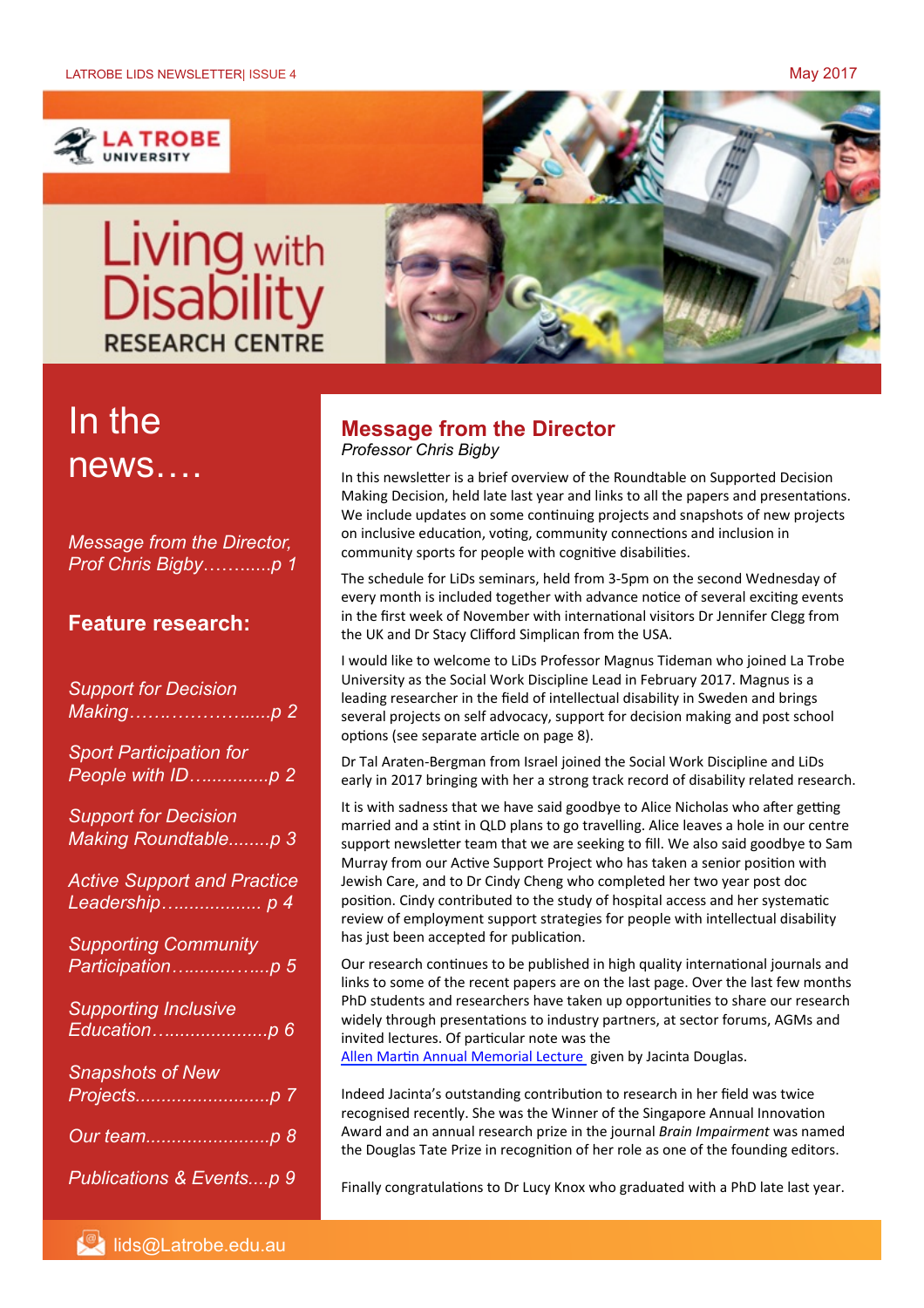





## **Research in focus**  Support for Decision Making



**Improving Support** 

The chief investigators for this project are LiDs members Christine Bigby and Jacinta Douglas, Ilan Wiesel (Melbourne Uni), Terry Carney (Sydney Uni) and Shih-Ning Then (QUT)

Other team members are Lizzie Smith, Lisa Hamilton and Lucy Knox.

A

## **ARC Linkage Grant 2015-2019 Support for Decision Making**

The aim of this project is to improve the quality of support people with cognitive disabilities receive to make decisions. It has developed and is evaluating the effectiveness of an education program for decision making supporters. The study is being conducted with 12 Industry and 3 University partners in QLD. NSW and VIC. The project builds on the series of studies on decision support conducted by LiDs researchers and PhD students over the past few years.

The logo was created by Gavin from La Trobe Life Skills who won the design competition.

We are currently recruiting dyads of decision makers and supporters. We are looking for adults with intellectual disability or acquired brain injury, who have a family member, friend of paid supporter who provides them with regular decision making support.

Supporters will participate in two 3 hour training sessions and receive follow up mentoring for 3 months. The supporter and the person with cognitive disability will participate in a series of interviews about their experiences of giving or receiving support.

If you know of any people with a cognitive disability or supporters who would like to participate please contact Lizzie on e.smith3@latrobe.edu.au or (03) 9479 1954

Find out more about this project on our website http://www.latrobe.edu.au/lids/research/support-for-decision-making/ decision-making-support/how-to-get-involved

## **Stop Press – New Project on Barriers and Facilitators of Sport Participation for People with an Intellectual Disability**

People from Cultural and Linguistic (CALD) backgrounds with an intellectual disability have mainly been involved in segregated sport programs (and sometimes in culturally specific programs only) with limited options to develop or extend their opportunities. This study will add to the limited knowledge about the process necessary to foster the inclusion of people with intellectual disability from CALD backgrounds in community sport. Research questions are: what barriers and facilitators to participation in sport do people with intellectual disability from CALD backgrounds experience and what benefits do they derive from participation? The study is led by Dr Pam Kappelides, a Lecturer in Sport Management who has many years of expertise as a practitioner and researcher in the community and sport development sector including working with people with a disability and minority groups. To find out more contact Pam on p.kappelides@latrobe.edu.au or 9479 3899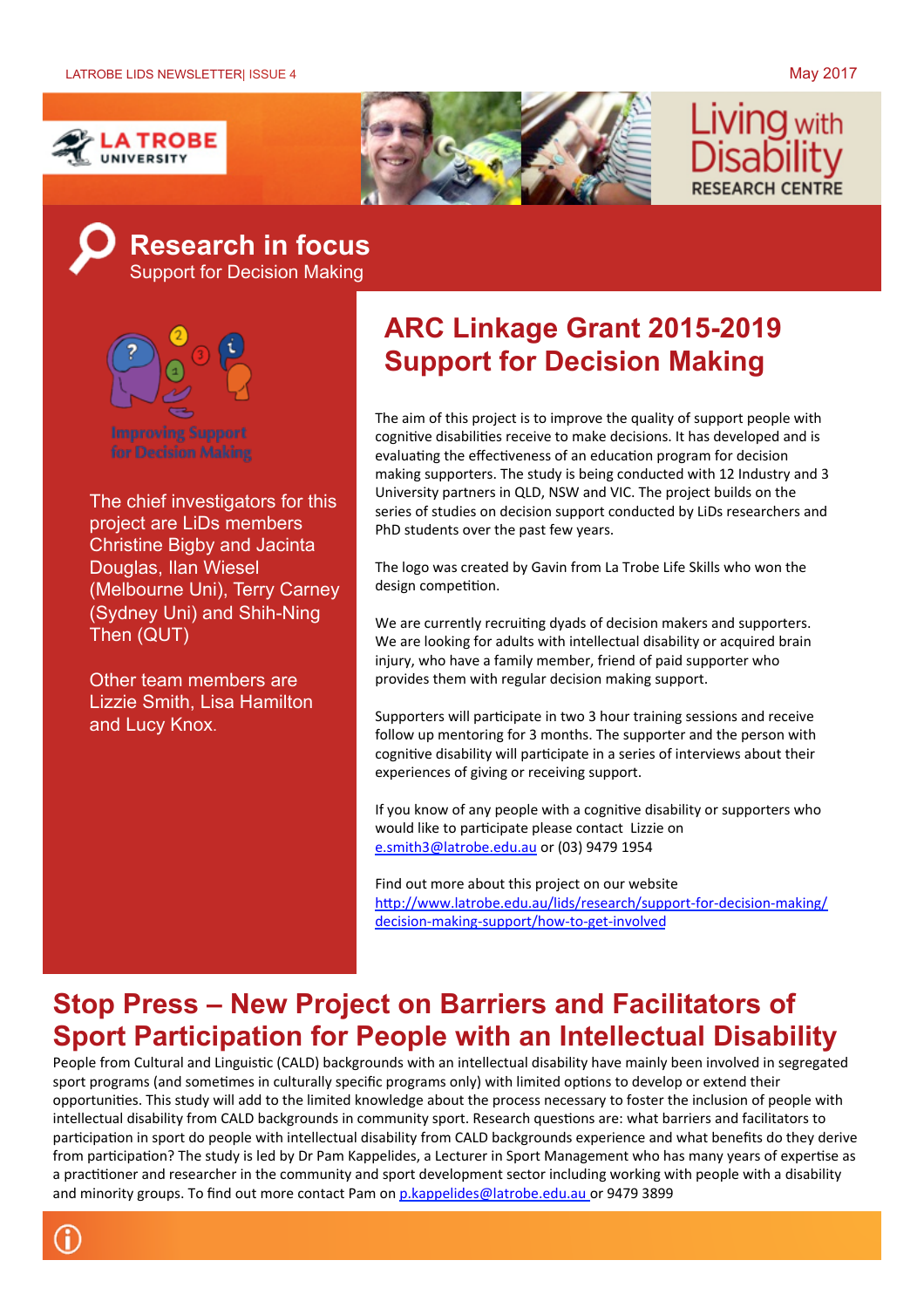



# **IVING** with



## **Support for Decision Making Roundtable Round Table Presenters**

Late in 2016 LiDs hosted a Roundtable on Support for Decision Making to discuss issues arising from current research. The event brought together researchers and interested practitioners from across Australia as well as Sweden and Scotland. Participants shared their experience of decision making support in different systems, with different groups of people with cognitive disability, including people with acquired brain injury, intellectual disability and dementia.

We were delighted to host Jan Killeen a Churchill Fellow from Scotland who talked about her work on the policy and practice of decision making support for people with dementia; Prof Magnus Tideman who presented an overview of the Swedish 'Godman' system drawing attention to the limited research about this unique scheme; and, Belinda Epstein Frisch who presented a paper on decision support developed by the Intellectual Disability reference group of the NDIS Independent Advisory group.

All papers/presentations are available on our website - click here.



From Left: Deirdre Featherstonhaugh, John Chesterman, Magnus Tideman, Jan Killeen, Chris Bigby, Yvette Proud, Terry Carney, Jacinta Douglas, Lucy Knox





**John Chesterman** Perspectives from the Office of the Public Advocate in Victoria

#### **Jan Killeen, Alzheimer's Society of Scotland** Scottish experiences supporting decision

making of people with dementia

#### **Belinda Epstein Frisch**

Perspectives from the Independent Advisory Committee and the Intellectual Disability Reference Group

### **Dr Deirdre Featherstonehaugh, La Trobe University**

Supporting people with dementia, their carers and surrogate decision-makers.

#### **Dr Lucy Knox, LiDs**

Issues for practitioners in supporting people with acquired brain injury to make decisions.

#### **Prof Magnus Tideman, La Trobe University**

Swedish God man - A unique supported decision making system - but does it work?

**Prof Christine Bigby, LiDs** What has been learned from the pilot projects in Australia between 2010-2015

**Professor Jacinta Douglas, LiDs** A Practice framework to build capacity of supporters of people with cognitive disabilities.

#### **Emeritus Professor Terry Carney, University of Sydney**

Meeting the challenge of moving from capacity to capacity-building

#### **Yvette Proud**

Experiences of supporting people with intellectual disability and their family members to make decisions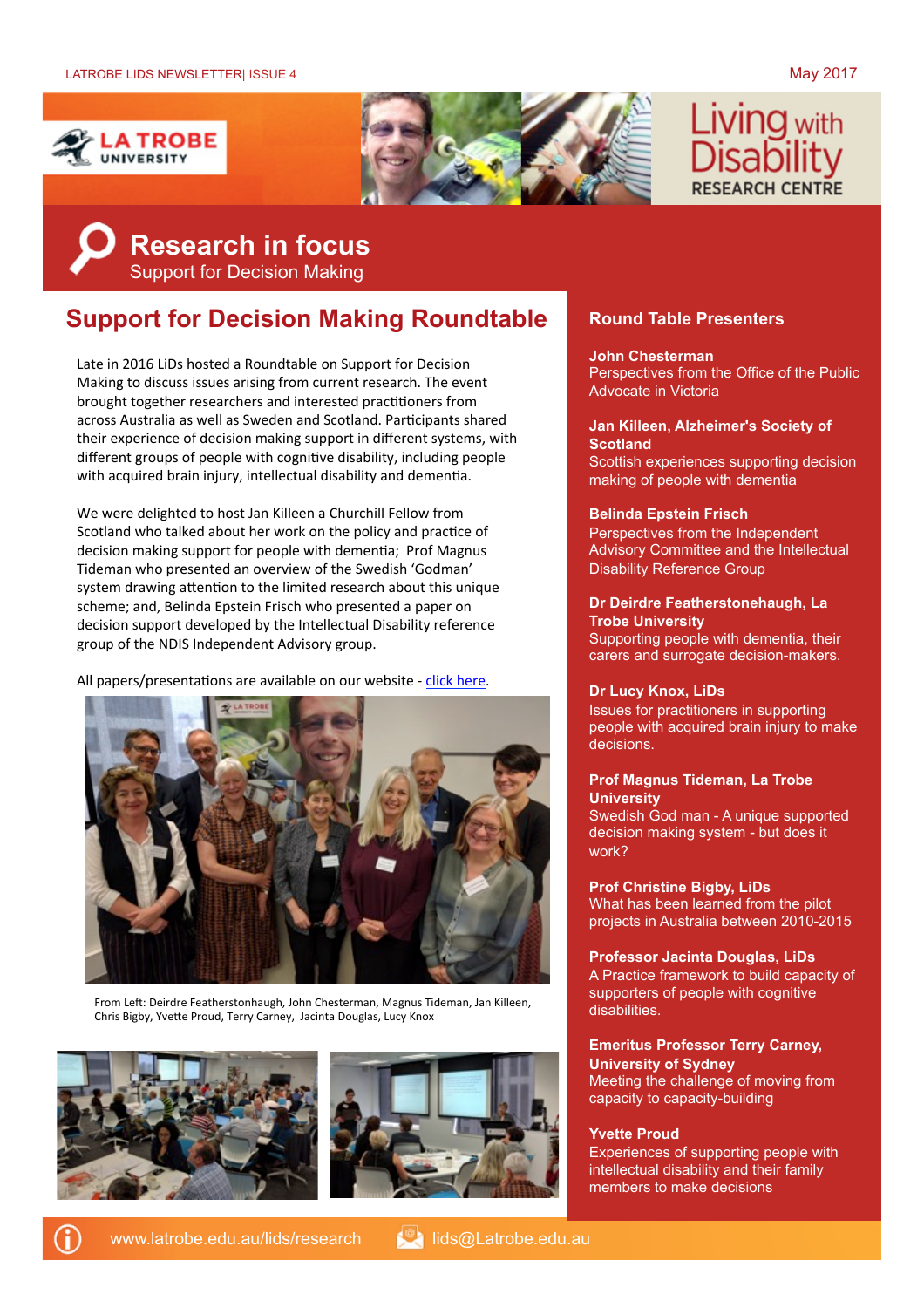





**Research in focus**  Active Support Study

## **Embedding Active Support and Practice Leadership in Accommodation Support Services - ARC Linkage Study**

## **Year 4 Results**

This longitudinal study started in 2009 with a small pilot group of Victorian organisations and now involves 14 organisations from 5 states - WA, SA, VIC, NSW and QLD. Some are new to implementing Active Support and others have been doing it for many years. The study aims to identify the organisational factors associated with high levels of Active Support. It is based on evidence that when staff use Active Support the people they support are more engaged, have more choice and less challenging behaviour. However the reason for the study is that Active Support has been hard to embed into the every practice of staff.

Data on service user outcomes and the quality of support is collected using observational methods. The report prepared for each organisation every year provides independent evidence about the quality of their services and comparison with a large sample of other organisations. To date we have identified the importance of Practice Leadership to achieving higher levels of Active Support and service user engagement. We have also found that Active Support is likely to be higher when the Practice Leader is on shift compared to when they are not there.

Building on earlier ethnographic research on culture in group homes PhD student Lincoln Humphreys has developed the Group Home Culture Scale. This will enable us to test the relationships between service culture and service user outcomes and quality of practice in the final round of data collection in 2017.

During 2016 we collected data from 71 group homes across 11 organisations involving 257 people with intellectual disability. In February the team of Chris Bigby, Em Bould, Teresa Iacono and Lincoln Humphreys presented the results for 2016 to a room packed with senior leaders from our 14 Industry Partners.

Summary of the findings for 2016 which was Year 4 for most organisations:

- The level of Active Support and service user engagement remains variable across the organisations.
- There are pockets of very good quality and very poor practice.
- Most services in most organisations are providing mixed levels of active support.
- The average staff: service user ratio on shift has increased from Year 3 of the study.
- People with mild intellectual disability continue to receive better Active Support than people with more severe disabilities.
- Observation showed that since 2015 there has been an increase in age appropriate activities, warm and respectful interactions and the use of appropriate forms of communication for service users.
- Staff practices that contributed to poor levels of active support, included: poor preparation for activities, opportunities being overlooked, insufficient support to participate in more complex activities such as use of gas or electrical appliances, and failure to break down tasks appropriately.

The three most recent papers from this study are available by clicking these links. Observing Practice Leadership - Staff rated v observation of practice leadership - Presence of practice leader

For more information on Active Support and Practice Leadership visit our website: http://www.latrobe.edu.au/lids/research/active-support-And-practice-leadership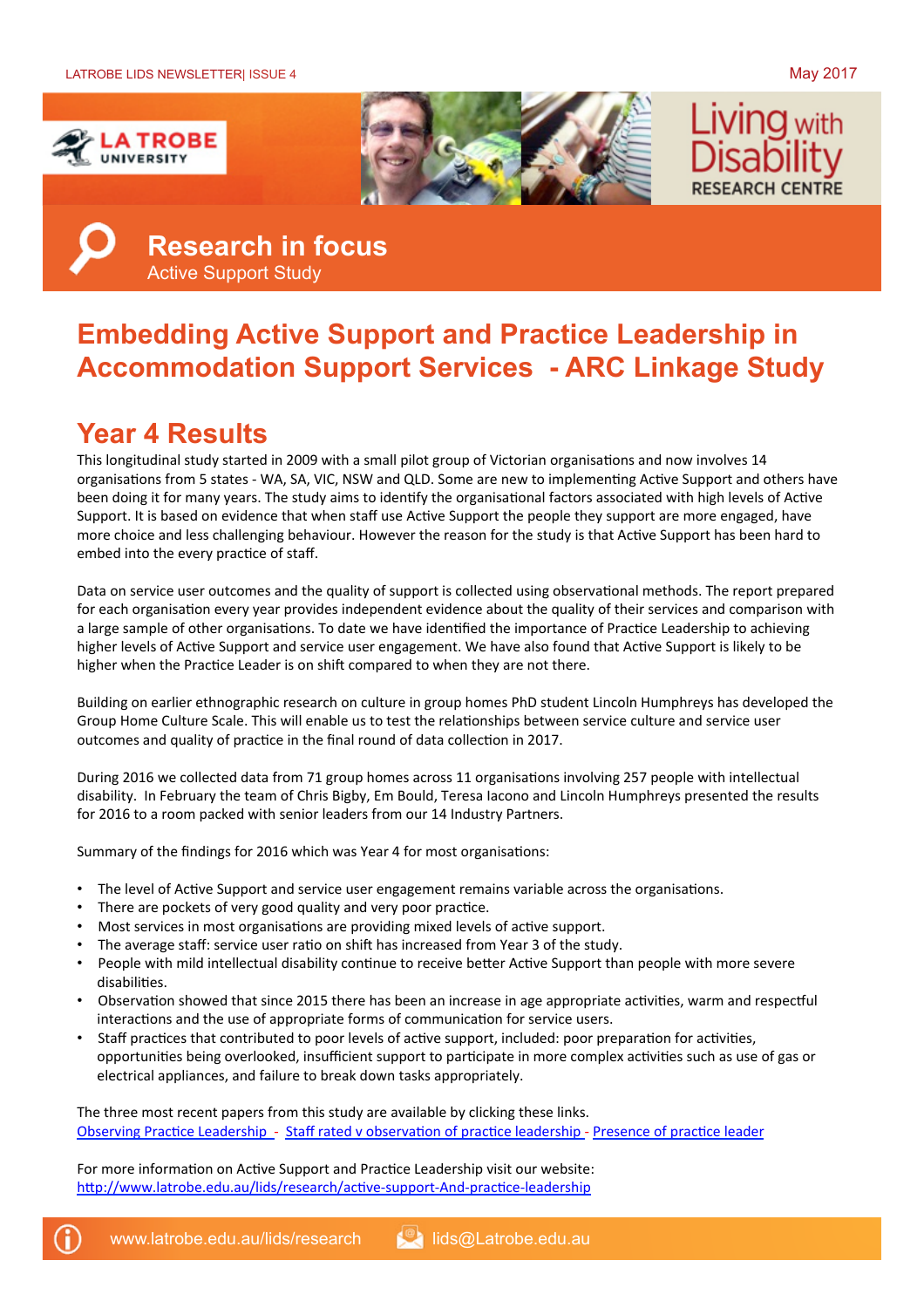



## **Research in focus**  Decision making support



## **Models of Supporting Community Participation**

Working with National Disability Services (NDS), this study is investigating different ways of understanding and supporting community participation. We have identified three distinct support models. These are Supporting the development of friendships  $-$  Supporting convivial encounters in community groups or community spaces  $-$  Supporting development of identity and belonging.

Using case studies we are investigating best practice examples of each model to understand the 'program logic' and key elements necessary for good outcomes. The first of these best practice case studies was Arts Project Australia.

Sian Anderson presented "Community participation as a valued sense of belonging and identity - a case study of Arts Project Australia" at the February LiDs Seminar.

## **Arts Project Australia**

The mission of this project is to support artists with a disability to produce works of art, to promote their work and advocate for their inclusion in the arts community. Over 120 artists, most with mild intellectual disabilities work in the studio, located in a former shoe factory in Westgarth, between Monday and Friday attending an average of three days per week. Arts Project staff are artists themselves and are called 'Staff Artists'. The Staff Artists guide the participants in the production of painting, drawing, ceramics, printmaking, 3D sculpture or digital media. They do not offer instruction, but using a 'hand in glove' approach support individuals to develop their technique and personal style. All of the artists exhibit their work in an annual gala show and others who have developed their art practice over many years may have a solo show in the downstairs gallery. Collaborations with artists outside Arts Project are facilitated by staff, as are relationships with other galleries and art dealers with an interest in selling or promoting the work of particular artists.

Our findings suggest that participants develop strong positive identities as working artists, a strong sense of belonging to an arts community, increase the social interactions with other people with intellectual disability in the program and with the local community of shop keepers and others who use the Westgarth shopping strip.

#### Next Steps

Further case studies are underway and will be completed by November this year.

*"I think it's treating the people as adults in this community and not being tokenistic about what we do. Not everybody gets a poster for participating. We think that that's part of being an artist, and you don't always have success, and you don't always get recognised, and sometimes you get pushed down and down and down again and again and again, and so long as we're there to make sure that we support them through that process, it's an important part of being an artist, I think. So, avoiding that tokenism that you can get in a lot of disability services…" (staff)*



Living with Disability Research Centre, **Engineering and Control Centre, College of Science Health & Engineering** LaTrobe University, Bundoora Campus , Victoria, 3086

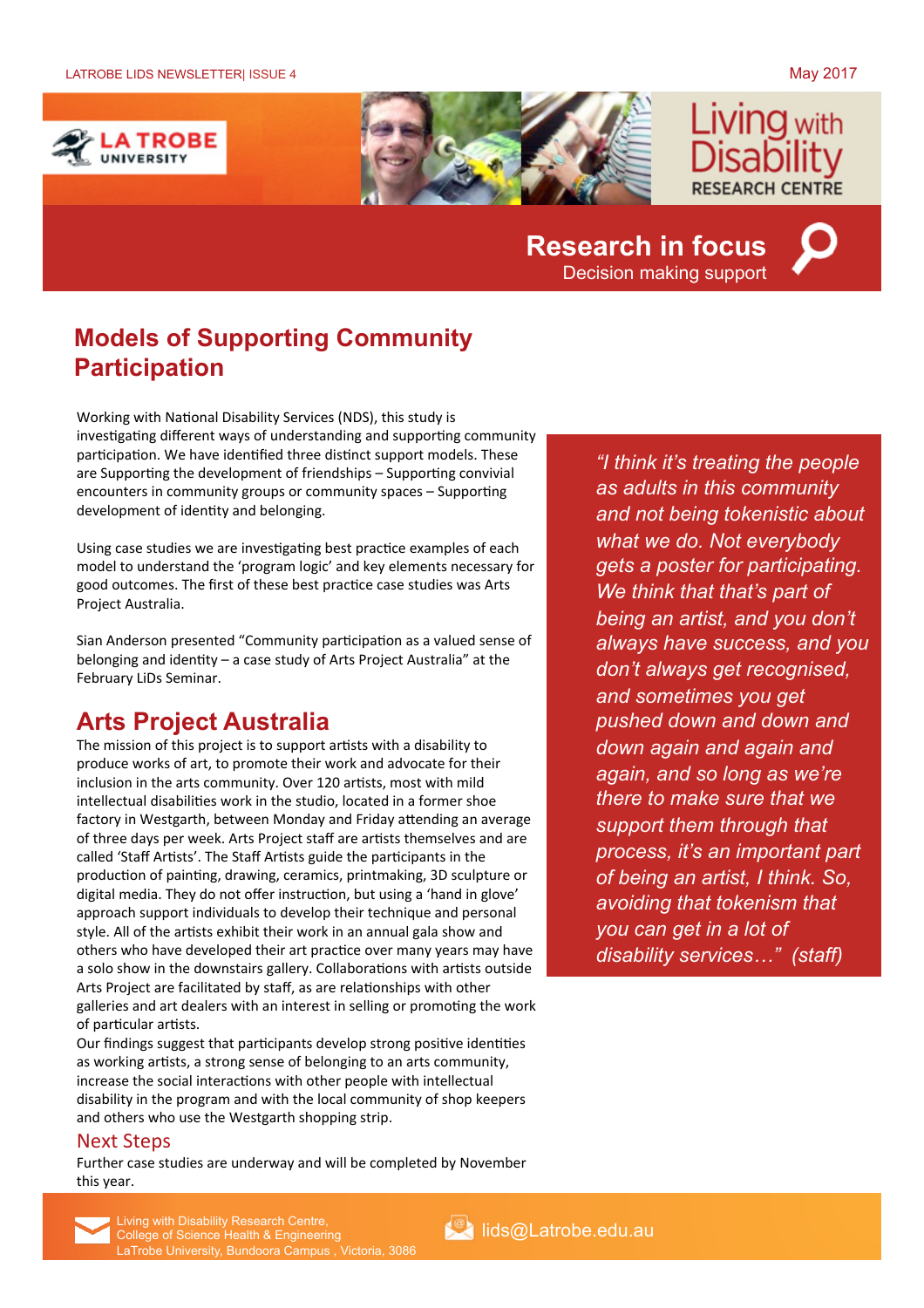



## **Research in focus supporting inclusive education**



**Developing Options to enable Specialist Schools to become "Centres of Expertise" to support Mainstream Schools to implement inclusive education**

This project aimed to develop options to configure the relationship between specialist and mainstream schools and build mainstream school capacity reflective of contemporary evidence and existing models. 

Five activities were completed between November 2016-April 2017:

- review of the literature:
- a survey of members of the Victorian Principals' Association of Specialist Schools to identify the nature of current supports to mainstream schools which had a 98% response rate;
- interviews with 32 stakeholders from specialist and mainstream schools (including parents);
- forum of 33 stakeholders to co-design options for how the expertise in specialist schools could be harnessed to support inclusive education;
- a survey to determine stakeholder ratings of the acceptability, feasibility and resource needs of the co-designed options.

Eight preferred options were identified through the project activities. These reflect previous models and practices that have been implemented in Australia and internationally, and have varying support from research evidence. The options were perceived by stakeholders to be resource-intensive, in particular in terms of budget allocation required and staffing to ensure the implementation of any option did not result in additional work for individual staff members that could overburden them or detract from their core or daily work. It should be noted that these were perceptions only in that the project did not include any attempt to cost options.

The preferred options have been included in a final report, submitted to PASS and the Department of Education and Training. This report will be used to submit recommended options to the Minister for Education. Led by LiDs Professor Teresa Iacono this project brought together researchers from LiDs, the La **Trobe Rural Health** School (Amanda **Kenny and Carol** McKinstry), and the **School of Education** (Mary Keeffe).

It was funded by the Victorian Principals' Association of Specialist Schools (PASS)

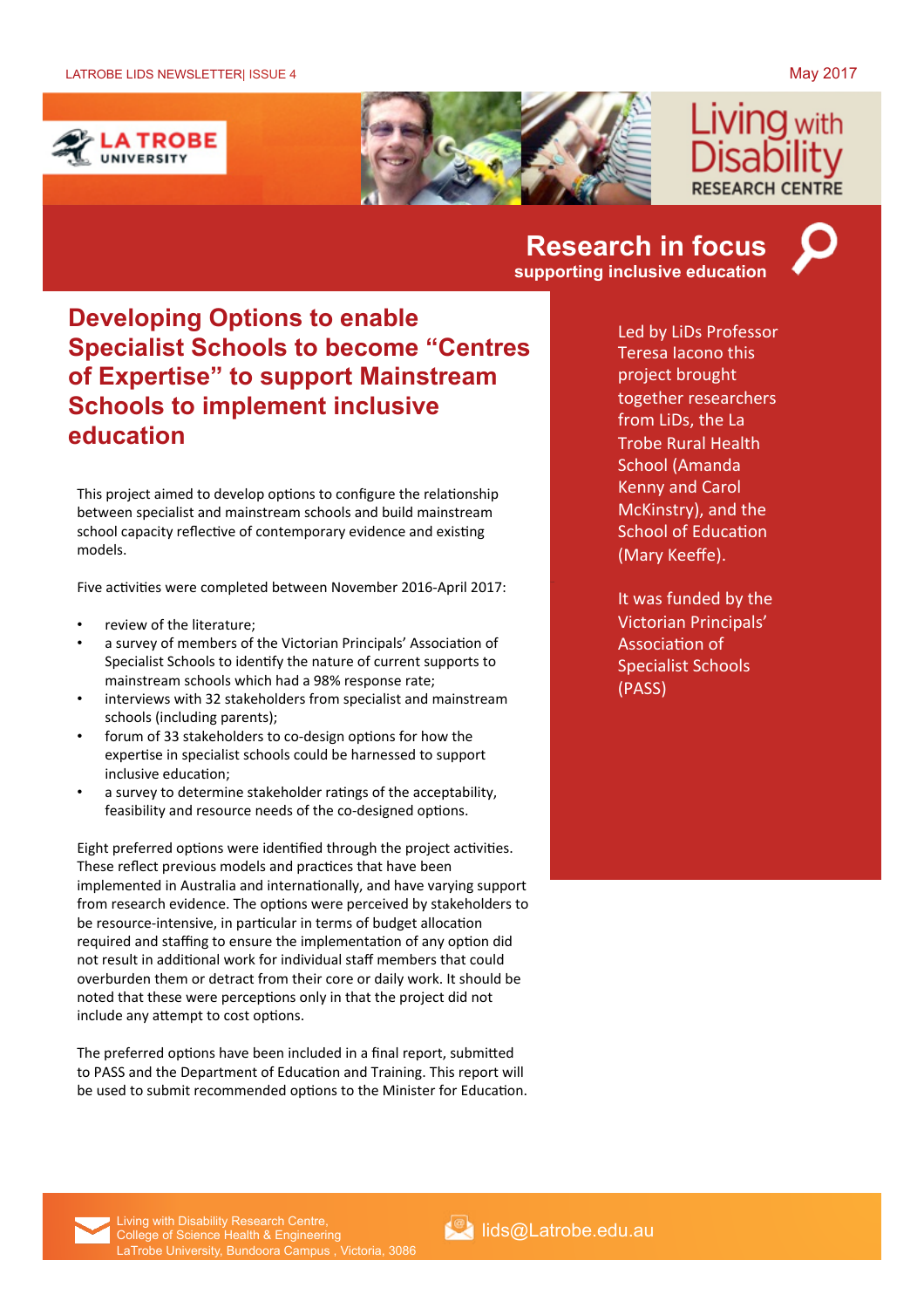**ING** with

**EARCH CENTRE** 





## **Snapshots of new projects**



**Maximising Social Connection and Building Relationships in the Community: Evaluation of a Multi-component Community Connection program (M-ComConnect) for People with severe TBI - led by Jacinta Douglas** 

This project aims to implement and evaluate innovative strategies to support social activity, social relationships and community inclusion for people with severe brain injury who live in a range of different environments. The intervention program is tailored to each individual and evaluated using single case experimental design methods. The improvements that result from this intervention program are expected to facilitate wellbeing and enhance community integration of individuals with severe brain injury, thus making a significant contribution to improving their long-term outcome.

The project is funded by the Institute of Safety Compensation and Research Recovery (ISCRR) and participants are currently being recruited for inclusion in the program If you are interested in being part of this study, please email louise.dixon@latrobe.edu.au and one of the research team will

contact you.

#### **Strategies to Support People with Intellectual Disability to Participate in Voting**

This study is funded by the Victorian Electoral Commission and grew out of the seminar on political participation and citizenship held by LiDs in collaboration with ASID and Inclusion Melbourne last year. It is being led by Sophia Tipping and Chris Bigby.

It will investigate what best supports the participation of people with intellectual disability to participate in elections in Australia aiming to identify the factors that facilitate or obstruct voting of people with intellectual disability. In collaboration with the Victorian Electoral Commission and Inclusion Melbourne the study will use the findings from a survey of disability support organisations and focus groups with people with intellectual disability to trial and evaluate strategies to support voting at the next State election in November 2018.

Please contact us if you would like to participate in the survey or one of the focus groups. S.Tipping@latrobe.edu.au

support decision making Developing the capacity of NSW Ability Linkers and Local Area Coordinators to

This study is a partnership with the St Vincent de Paul Society of NSW who are responsible for an Ability Linkers and LAC program. It will develop knowledge about existing strategies used by workers in these positons to support decision making by people with disabilities, deliver and evaluate a training program to extend their skills.

Risk Enablement for people with cognitive  $disabilities$  – Funded by Dept of Family and Community Services NSW

The aim of this project is to develop and evaluate a risk enablement training package for support organisations and their staff working with people with cognitive disability. It will

- Compile a a summary of evidencebased best practice models.
- Develop a modular, risk enablement training package for face-to-face delivery to support a range of supporters of people with cognitive disabilities
- Pilot and refine the training package with support staff from one disability organisation.
- Develop materials for online delivery of the training package.

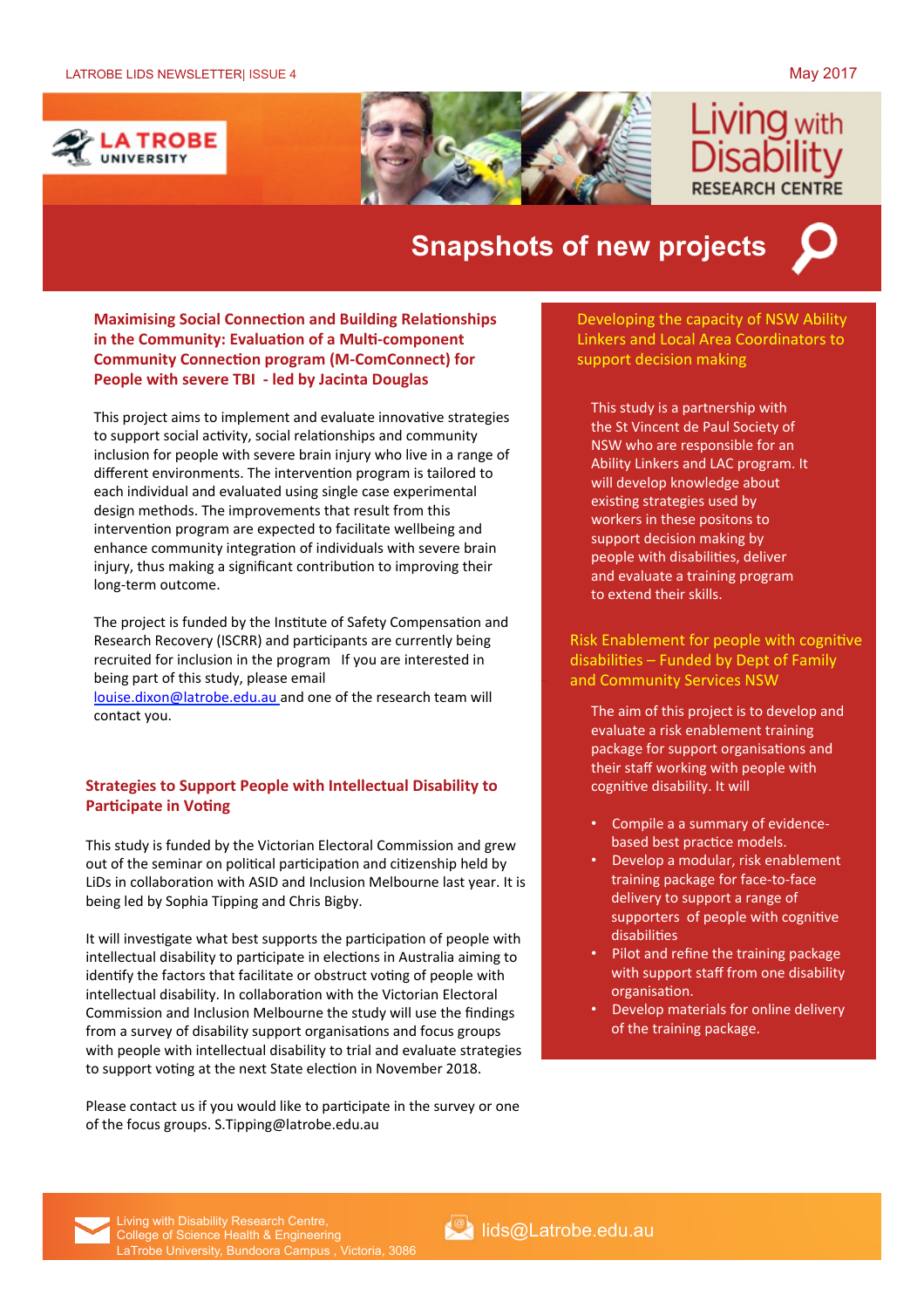



# **IVING** with

## **Our team and our work**



**Introducing Professor Magnus Tideman Social Work Discipline Lead School of Allied Health and Member of LiDs.** 

The purpose of my research is to identify, analyse and critically examine the relationship between society's welfare system and people's every-day lives and living conditions. A particular focus is to highlight and analyse the marginalised perspectives. Close cooperation and collaboration with authorities, organisations, service-users and professionals is an important feature of my work.

I have been particularly interested in young adults with intellectual disability and their struggles to exert increased influence over their circumstances and to participate more fully in society. Other research areas are the social construction of normality and deviance in school, self-advocacy, supported decision-making and transition from school to adulthood.

I graduated from the School of Social Work at Lund University, Sweden, in 1982 and worked as Social worker, Director and Project Manager within the public sector from 1983 to 1992. I was chair of Disability Studies with focus on social work at Halmstad University in Sweden from 2008 until February 2017.

#### **Current projects**

- Adults with intellectual disability and selfadvocacy in Sweden - paternalism or empowerment? Active citizens?
- Supported decision-making and young adults with intellectual disability
- Transition from school to labour market for young adults with intellectual disability

Contact details M.Tideman@latrobe.edu.au



Congratulations to Dr Lucy Knox (pictured here with her primary supervisor, Jacinta Douglas) who graduated with her PhD at the end of 2016. Lucy's thesis was a groundbreaking study about decision-making support for adults with traumatic brain injury. It included 5 publications in leading journals. 

Knox, L., Douglas, J. & Bigby, C. (2016, early online). "I've never been a yes person": Decision-making participation and selfconceptualization after severe traumatic brain injury. *Disability and Rehabilitation.* 

Knox, L., Douglas, J. & Bigby, C. (2016). Becoming a decision-making supporter for someone with acquired cognitive disability following traumatic brain injury.

*Research and Practice in Intellectual and Developmental Disabilities*, 3(1), 12-21.

Knox, L., Douglas, J. & Bigby, C. (2016). "I won't be around forever": Understanding the decision-making experiences of adults with severe TBI and their parents." *Neuropsychological Rehabilitation*, 26(2), 236-260.

Knox, L., Douglas, J. & Bigby, C. (2015). "The biggest thing is trying to live for two people": The experience of making decisions within spousal relationships after severe traumatic brain injury. *Brain Injury, 29*(6), 745-757.

Knox, L., Douglas, J. & Bigby, C. (2013). Whose decision is it anyway? How clinicians support decision making participation after acquired brain injury. *Disability and Rehabilitation*, 35(22), 1926-1932.